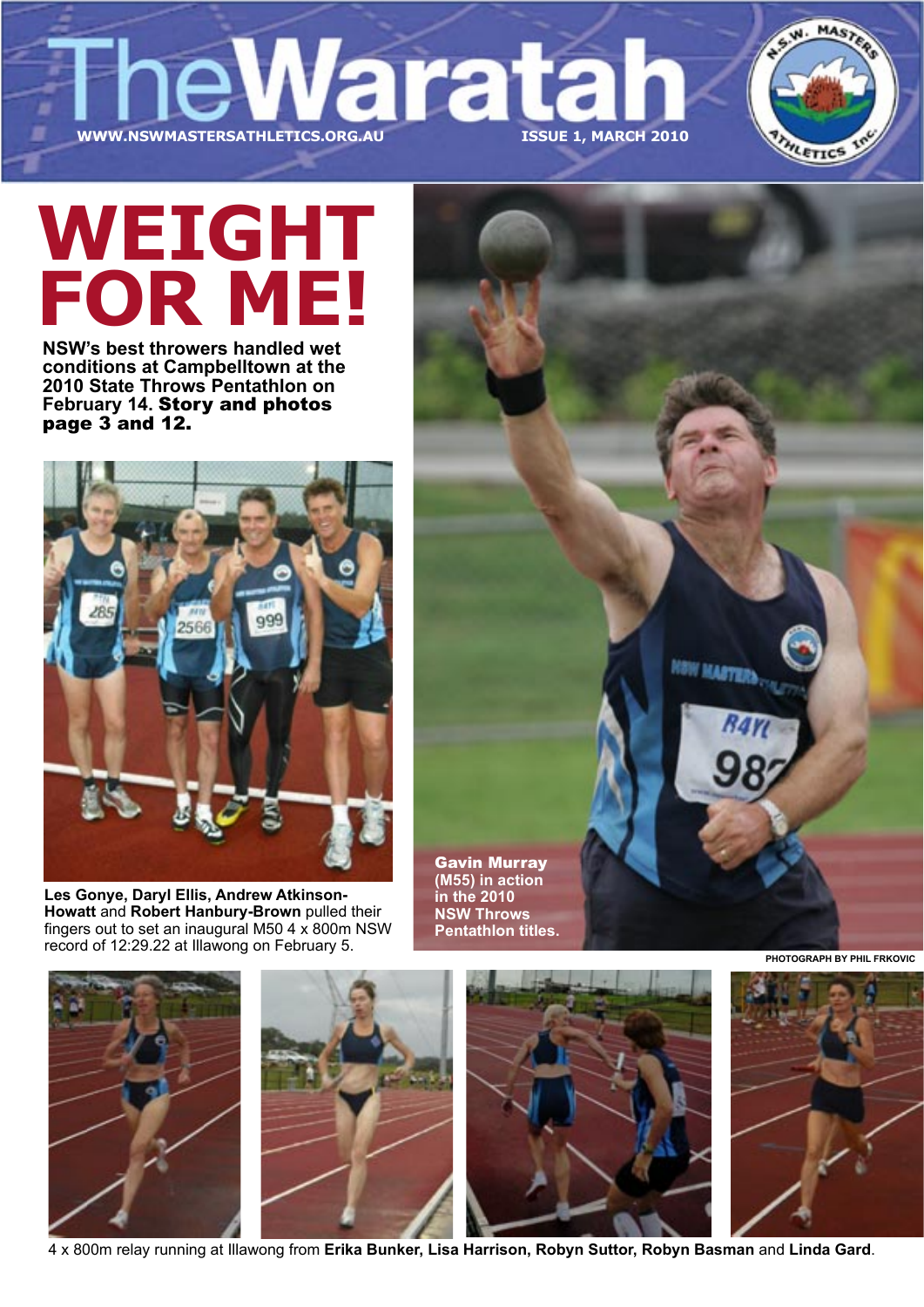# **Our relay rush**

**RELAYS ARE MY THEME** for this edition of The Waratah. Late in 2009, NSWMA managed to have many successes in the ANSW State Relays and we are hoping for great success in the relays at the AMA National Championships in Perth over Easter. In February, we have concentrated on putting up some good performances for the 2010 AMA Postal Relays, which include both track and field events. Illawong was very helpful in running special 4 x 800m events for us on February 5. Outstanding times were achieved and many state records set.

The results for the Throws Pentathlon Championships on February 14 were also used for Postal Relay entries, as mentioned in some detail below. Illawarra Blue Stars are holding a Masters invitational meeting at which 4 x 100m and 4 x 400m relays will be run on February 28. In 2008, we submitted only four entries to the Postal Relays, admittedly for three first places and a second. In 2009, we submitted seven entries, also of high quality, within a national total of 102. This year, I expect we will submit about 40 entries, all across the range in terms of age groups and events: throws, 4 x 100, 4 x 400, 4 x 800, long jump and 4 x 800 walk.

I believe the great contribution of relays to the NSWMA is the sense of community that is naturally associated with working together to achieve a result. Athletics is principally an individual sport and the opportunities to compete as part of a team are relatively uncommon. Relays, whether the traditional baton-carrying running events or the field event 'relays' achieved by adding distances/heights, are a chance for us to get together and have that sense of achievement beyond ourselves.

Modern track and field athletics still has only about 160 years of history, having started with a meeting held by Exeter College, Oxford, in 1850, with a significant event being the first intervarsity sports (i.e. between Oxford and Cambridge) in 1864. Relays were not on these early programs but the history is well documented.

Frank B. Ellis and H.L. Geyelin were the inventors of the four-runner relay race at the University of Pennsylvania. The first experiment was in 1893 with two teams of four, each running a quarter mile (Pennsylvania v Princeton). This event was repeated in 1894 and the Penn Relays as a major carnival was founded in 1895. The original events for schools and colleges were all at 4 x 440 yards but the program has grown over the years. At the present time, there are about 22,000 athletes competing at an edition of the Penn Relays, with the crowd on the main Saturday usually exceeding 45,000. This certainly is athletics on a scale very different from the Australian experience.

In searching for some mention of the introduction of 'relays' in the field events, I came across the following quote in Douglas Lowe and A.E. Porritt *Athletics* [London: Longmans Green and Co, 1929] which discusses the introduction of relays in Britain:

''A one-mile medley relay was included in the AAA championships from 1911 and relays gained in popularity after WW I. In 1920, those two great Oxford and Cambridge athletes, Bevil Rudd and Professor Philip Baker, inaugurated the Achilles Club by staging at Queen's Club London the greatest international; relay match ever seen – between the US Olympic Team and the combined teams of the British Empire. At that first meeting the field events were individual, subsequently they were conducted on the team principle as well, by taking the aggregate performance of several men in each team."

It is often thought that relays were a feature of classical athletics but they did not appear on the program of the great ancient games. Torch relays in ancient times were often associated with religious ceremonies as mentioned incidentally by Herodotus in *The Histories* in describing Persian couriers, clearly the forerunners of the Pony



**Tony Baker**

Express: ''Nothing stops these couriers from covering their allotted stage in the quickest possible time – neither snow, rain, heat, nor darkness. The first, at the end of his stage, passes the dispatch to the second, the second to the third, and so on along the line, as in the Greek torch-race which is held in honour of Hephaestus.''

For the lighter side, from Aristophanes' *Frogs*:

*Not a doubt of it! Why, I laughed fit to cry At the Panathenaea, a man to espy, Pale, flabby, and fat, And bent double at that, Puffing feebly behind, with a tear in his eye …*

Now, we don't know anyone like that, do we?

#### **NSW PENTATHLON TITLES**

On February14, we held the NSW Throws Pentathlon Championships at Campbelltown. As was expected, it did rain during the day but the weather was relatively kind. There were some good individual performances, with Pam Mountfield (W45) breaking the NSW discus record with an effort of 35.27m.

Performances in the Throws Pentathlon were also used for the AMA Postal Relays. It was remarkable that we were able to field two teams in each of the M70-79 and the W50-59 age categories for the throwing events. That is, we had more than six athletes competing in these age groups. I have compared our performances to the winning distances achieved last year and I expect we will do rather well. In the case of one 'long throw', our team distance is more than 45 metres better than the winning distance in 2009 – i.e. on average, 15m per athlete better. The AMA will hear of New South Wales! **TW**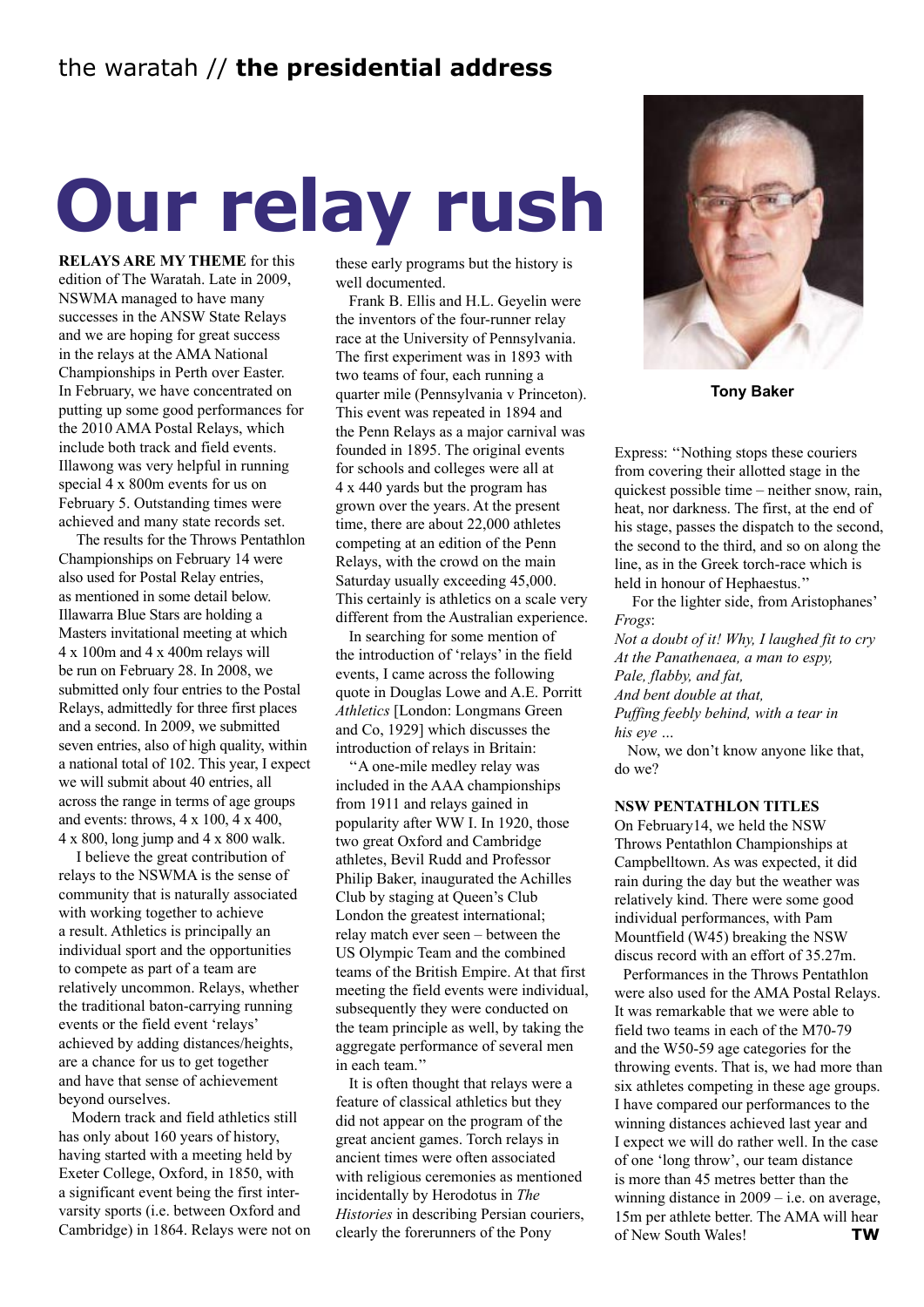# **Muddy Sunday**

A very wet St Valentine's Day greeted competitors for the 2010 NSW Throws Pentathlon titles at Campbelltown.

#### **SADLY, THE WEATHER GODS**

(er, imaginary beings that live, like, in the clouds) dealt the hard-working organisers of the NSW Throws Pentathlon titles a soggy Sunday upon which to hold the 2010 event, at Campbelltown on February 14.

Competitor numbers have been up in recent years and this year's entry list of 46 was one of the strongest, the comp bringing some new names to Masters athletics – Frances Perry (W40), Jamie Muscat (M30) and Raminder Singh (M60) among them – and welcoming back an old hand in Rocky Wijesinghe (M70), still the holder of NSW records in the M45 and M50 age groups.

Despite the performance-dampening conditions, one NSW record fell during the event – to Pam Mountfield (W45) in the discus (35.27m). Pam is a former top-class junior thrower, who won the Australian junior discus title in 1984 with a throw of 46.48m.

NSWMA President **Tony Baker** reports from the field:

''The 'usual suspects' were there in force and there were a number of 'old friends' who have decided to return to Masters athletics. In some cases, I think that we have the World Masters Games in Sydney to thank. In others, it might be that the passing of a significant birthday (ending in 0) has meant that the masses of the implements are more manageable. Rocky Wijesinghe was only known to me through his exploits with the shot of some time ago but he is back among us. Bob Newey, well known as a great all-round athlete, competed well on the day although he had a little trouble in the discus (the throwers will instantly understand what I mean – we've all done it sometime!). There were also some newcomers: Frances Perry (W40), Raminder Singh (M60) and Jamie Muscat (M30). Raminder and Jamie are not NSWMA members yet

but I'm sure they will sign up soon. I am pleased to note that Joyce Schmidt and Denise Palmer are back with NSWMA. I am delighted that such stalwarts, much represented in our record books, have come back into the fold.

''One near miss on the day occurred when the bolt in the swivel on the 35lb weight sheared off when Phil Frkovic was attempting his third throw. The head skittered off one way, Phil and the handle in the opposite direction. Fortunately, Phil was unhurt, but the implement certainly needs some work. Ron Heeps suffered a similar accident with a hammer wire breaking in a training throw just before the World Masters Games and the injuries were so severe that he has not come back to competition yet.''

#### **2010 NSW THROWS PENTATHLON RESULTS W30**

1. Vanessa Beddie, 948 points **W35**

1. Tatiana Sudarikova, 2907 points

2. Lynette Smith, 2820 points

3. Melissa Bonser, 2335 points

4. Sharon Kingston, 787 points **W40**

1. Lisa Mumberson, 2159 points

2. Frances Perry, 1817 points **W45**

1. Pam Mountfield, 3135 points

2. Wendy Hord, 2112 points

**W50**

1. Jill Taylor, 2920 points

2. Vicki Clement, 1794 points **W55**

1. Denise Palmer, 3150 points

2. Kerrie Jones, 2186 points

3. Jill Senior, 2099 points

4. Karen Jones, 1655 points

5. Adriana Van Bockel, 1520 points **W60**

1. Judy Brown, 1787 points

**W70**

1. Joyce Schmidt, 3105 points

#### **M30**

1. Jamie Muscat, 2189 points 2. Anatoly Kirievsky, 1861 points **M35**

1. Brett Kingston, 1743 points **M40**

1. Jodie Gibbins, 1480 points 2. Matt Stenning, 1398 points

#### **M45**

1. Phil Frkovic, 2590 points **M50**

- 1. Robert Hanbury-Brown, 2819 points
- 2. Mark Cepak, 2175 points
- 3. Andrew Atkinson-Howatt, 1193 points
- 4. Peter Reed, 1112 points

#### **M55**

- 1. Geoff Crumpton, 3322 points
- 2. Gavin Murray, 3161 points
- 3. Tony Baker, 2357 points

#### **M60**

1. Raminder Singh, 1758 points

**M65** 1. Keith James, 3759 points **M70**

### 1. Ron Simcock, 3943 points

- 2. Rocky Wijesinghe, 3134 points
- 3. Brett Sowerby, 3083 points
- 4. Bob Newey, 2586 points
- 5. Greg Nicol, 2252 points
- **M75**
- 1. James Soutar, 1429 points



**Greg Nicol (M70)**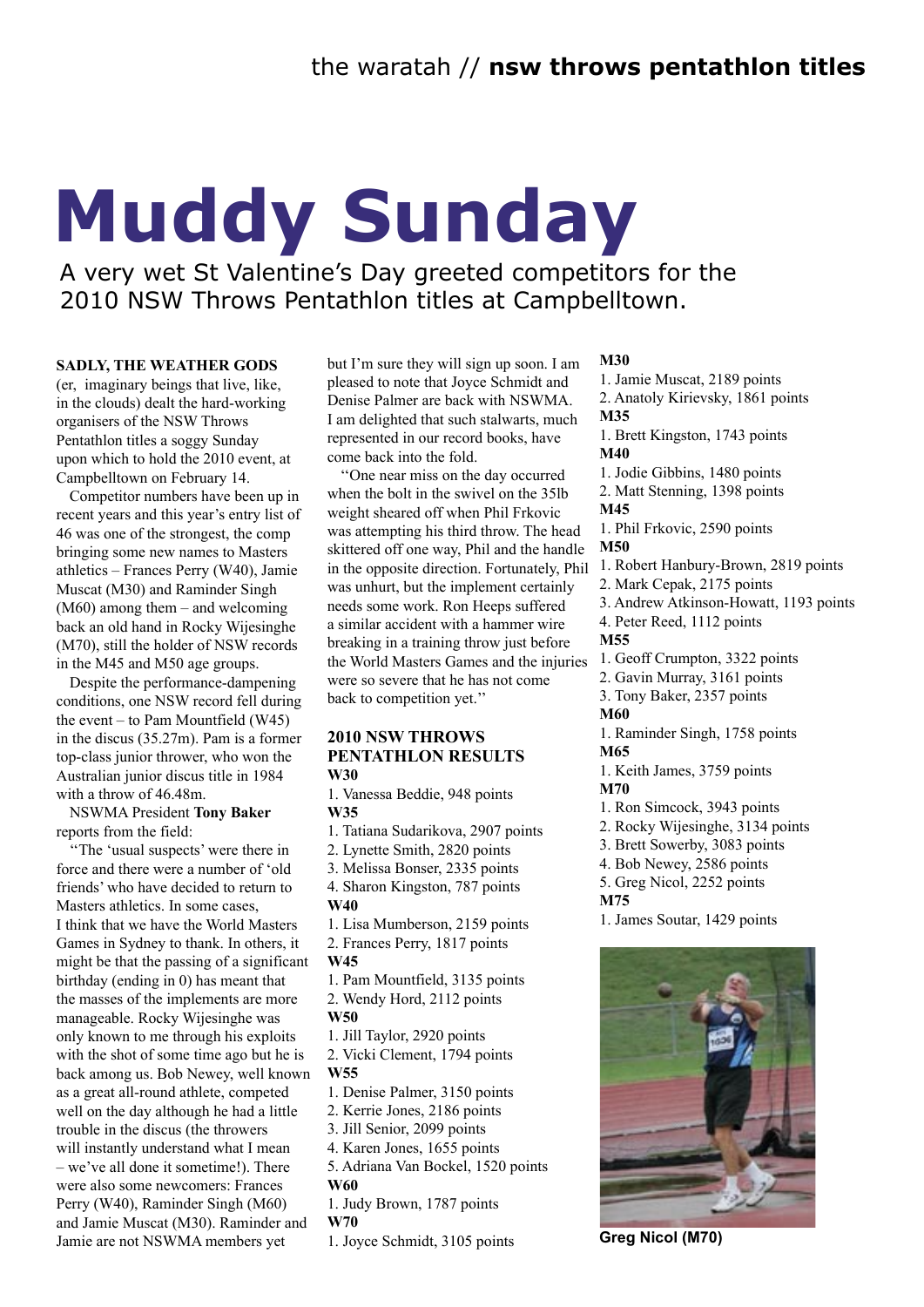# **World class**

The names of more than 60 NSW athletes appear in the 2009 Masters athletics world rankings – in 2008, there were 48.

#### **NSW ATHLETES FEATURED**

strongly in the 2009 world track and field rankings, with several members topping the tables: **Jamie Harrison** was ranked first in the M45 10,000m, **Don Mathewson** first in the M65 5000m, **Stuart Gyngell** in the M45 shot put and **Mary Thomas** in the W65 javelin.

#### **M35**

**Matthew Pilkington**, 100m, 10.88. Rank: 13. 200m, 22.34. Rank: 18. **Samuel Odede**, 100m, 11.28. Rank: 40. 200m, 22.88. Rank: 37. **Ernie Leseberg**, 200m, 22.44. Rank: 22.

#### **M40**

**Chas Barclay**, 100m, 11.38 seconds. Rank: 28. 200m, 23.30. Rank: 37. 400m, 51.02. Rank: 30. **Krzysztof Wardecki**, 100m, 11.38. Rank: 29. 200m, 23.12. Rank: 27. 400m, 52.80. Rank: 47. **Phil Frkovic**, throws pentathlon, 2913 points. Rank: 18.

#### **M45**

**Rob Ballard**, 100m, 11.22 seconds: Rank: 4. 200m, 23.41. Rank: 18. 400m 50.72. Rank: 2. **David Isackson**, 100m, 11.77 seconds. Rank: 30. 200m, 24.03. Rank: 37. **Jamie Harrison**, 800m, 2:01.63. Rank: 11. 1500m, 4:07.90. Rank: 10. 5000m, 15.46.05. Rank: 35. 10,000m: 31:43.17. Rank: 1. Half marathon:1:12.59. Rank: 73. **Stuart Gyngell**, shot put, 18.12m. Rank:

1. Discus, 49.00m. Rank: 7. Hammer, 45.46m. Rank: 43. Weight throw, 15.08m, Rank: 9. Throws pentathlon, 3950 points. Rank: 2. **Sergei Zablotskii**, hammer, 47.85m. Rank: 26.

#### **M50**

**Keith Bateman**, 1500m, 4:21.55. Rank: 16. 5000m, 15:52.10. Rank: 3. Half marathon: 1:12.09. Rank: 6. **Brendan Dwyer**, 400m hurdles, 1:04.23. Rank: 17. **Graeme Mell**, long jump, 5.69. Rank:

20. Triple jump, 11.69m, Rank: 25. **Lajos Joni**, hammer, 45.81m. Rank: 38.

#### **M55**

**John Van Stappen**, 100m, 12.58. Rank: 36. 200m, 25.66. Rank: 30. **Tony Morphis**: 400m, 57.30. Rank: 14. **Neil Fowler**, 400m hurdles, 1:06.79. Rank: 5. **Clay Tompkins**, high jump, 1.64. Rank: 17. Long jump, 5.27m. Rank: 27. Triple

**M60**

jump, 12.08,. Rank: 4.

**John Morison**, 100m, 12.93 seconds. Rank: 22. 200m, 26.16. Rank: 7. 400m, 58.88. Rank: 6. Peter Crombie, 100m, 13.01 seconds. Rank: 29. 200m, 26.58. Rank: 18. **Les Gillies**, 800m, 2:26.36. Rank: 32. **Don Mathewson**, 800m, 2:27.26. Rank: 39. 1500m, 4:56.03. Rank: 22. 5000m, 18:39.38. Rank: 37. **Frank Scorzelli**, 5000m, 18.40.0. Rank: 39. **John Searle**, high jump, 1.50m. Rank: 38.

#### **M65**

**Neville McIntyre**, 100m, 12.73 seconds. Rank: 3. 200m, 26.54. Rank: 5. 400m, 1:00.75. Rank: 4. **Tony Ireland**, 800m, 2:26.84. Rank: 6. **Don Mathewson**, 800m, 2:27.24. Rank: 7. 1500m, 4:56.99. Rank: 2. 5000m, 18:27.70. Rank: 1. **Albert Gay**, pole vault, 2.90m. Rank: 17. **Leo Christopher**, shot put, 12.50. Rank: 28. **Keith James**: Discus, 44.88m. Rank: 24. Throws pentathlon, 4212 points. Rank: 11.

#### **M70**

**John Warren**, 800m, 2:33.78. Rank: 3. 1500m, 5:19.85. Rank: 2. **Ron Simcock**, throws pentathlon, 4111 points. Rank: 17. **Jim Seymon**, 5000m walk, 29:54.84. Rank: 11. 10km walk, 1:01.30. Rank. 11.

#### **M75**

**Richard Hughes**, 100m, 14.91 seconds. Rank: 11. 200m, 31.73. Rank: 17.

400m, 1:12.09. Rank: 4. **Jim Davis**, shot put, 11.20m. Rank: 10. Hammer, 36.62m. Rank: 14.

#### **W35**

**Lynette Smith**, throws pentathlon 3120 points. Rank: 6. High jump, 1.63m. Rank: 16. **Mary Fien**: 2000m steeplechase, 7:33.68. Rank: 2.

#### **W40**

**Kylie Strong**, 100m, 12.42 seconds. Rank: 4. 200m, 25.50. Rank: 4. Long jump, 5.20m. Rank: 21. Triple jump, 10.59m. Rank: 17 **Giola Campbell**, 100m, 12.66 seconds. Rank: 10. 200m, 25.81. Rank: 10.

400m, 59.23. Rank: 9. **Jackie Bezuidenhout**, 100m, 12.80. Rank: 15. 200m, 26.65. Rank: 20. **Catherine Kermond**, 400m, 1:02.70. Rank: 34.

**Karen Herrmann**, 400m, 1:02.80. Rank: 36.

**Lisa Harrison**, 800m, 2:23.46. Rank: 36. **Kerryn Taylor**, 800m: 2:23.72. Rank: 37. **Gabi Watts**, weight throw, 12.06m. Rank: 13. Throws pentathlon, 3577 points. Rank: 4.

#### **W45**

**Gianna Mogentale**, 100m, 12.53. Rank: 4. 200m: 25.99. Rank: 5. 400m, 1:00.05. Rank: 3. 800m, 2:23.48. Rank: 13. Long jump: 4.70. Rank: 33. Triple jump, 10.25m. Rank: 9. **Julie Forster**, 100m, 13.14. Rank: 16. 200m, 27.28. Rank: 19. **Lynda Douglass**, 100m, 13.62. Rank: 46. 200m, 28.29. Rank: 43. **Nonette Aldridge**, 100m, 13.65. Rank: 48. 200m, 28.28. Rank: 41. **Glynis Marks**, Javelin, 31.34m. Rank: 34.

#### **W50**

**Robyn Suttor**, 100m, 14.04. Rank: 19. 200m, 29.09. Rank: 20. 400m: 1:07.15. Rank: 19. 800m: 2:34.94. Rank: 17. **Christine Shaw**, 100m, 14.37. Rank: 32. 200m, 29.82. Rank: 33. 80m hurdles: 14.14. Rank 14. Pole vault,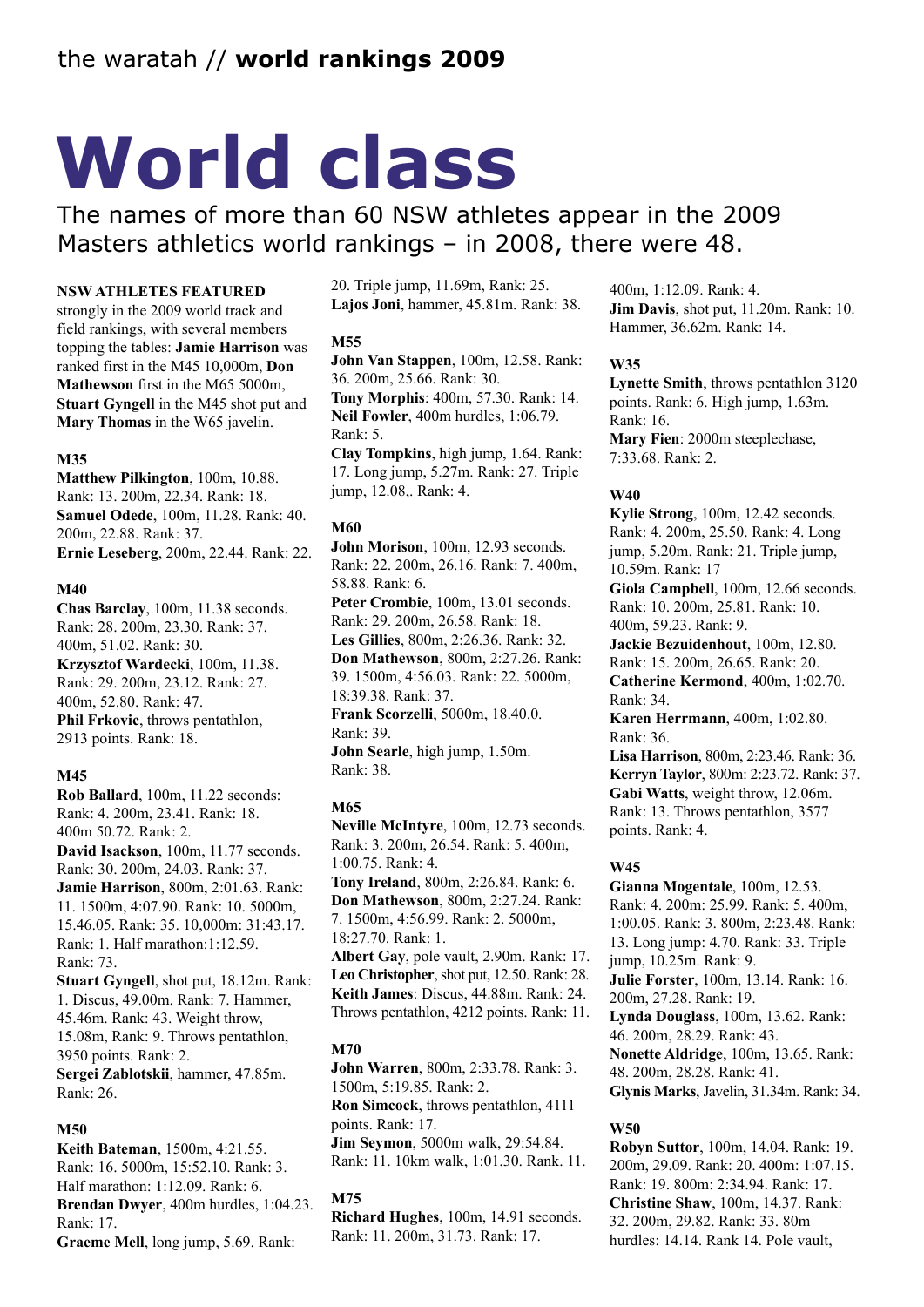the waratah // **news**

2.40m. Rank: 6. Long jump: 4.38. Rank: 25. Triple jump, 9.29m. Rank: 11.

**Cris Penn**, 200m, 29.69. Rank: 30. 400m: 1:06.00. Rank: 16. 800m, 2:26.62. Rank: 6. 5:08.09. 1500m: Rank: 11.

**Deborah Drennan**, 2:36.82. Rank: 26. **Robyn Basman**, 5000m, 20:04.70. Rank: 35. **Heike Forth**, discus, 32.91m. Rank: 15. Weight throw, 13.87m. Rank: 4. Throws pentathlon, 3843 points. Rank: 3. **Jill Taylor**, hammer, 36.51m. Rank: 16. Weight throw, 11.31m. Rank: 23.

#### **W55**

**Denise Palmer**, Shot put, 10.61m. Rank: 9. Discus, 30.11m. Rank: 6. Hammer, 37.77m. Rank: 4. Weight throw: 11.58m. Rank: 9. **Kerrie Macey**, High jump, 1.21m. Rank: 22. Javelin, 26.88m. Rank: 15.

#### **W60**

**Paula Moorhouse**, 400m, 1:16.99. Rank: 15. 800m: 2:56.69. Rank: 15. 1500m: 6: 09.21. Rank: 24.

**Mary Thomas**, Discus, 24.01m. Rank: 32. Hammer, 28.78m. Rank: 30. Javelin, 28.41. Rank: 4. Weight throw, 11.98m. Rank: 14.

#### **W65**

**Mary Thomas**, Javelin, 31.31m. Rank: 1. Discus, 25.03m. Rank: 15. Hammer, 32.22m. Rank: 8. Weight throw, 11.96m. Rank: 14.

#### **W75**

**Elvire Asprey**, 100m, 18.89. Rank: 15.

*Please note that this information is extracted for the interest of NSW members from rankings published online at www.mastersathletics.net. The Waratah cannot give assurances as to the accuracy or completeness of those rankings*. *In some events, such as the throws pentathlon, the online rankings are not quite up to date and thus the rankings published here are approximate only.*



**John Van Stappen and Elvire Asprey.**

# **4 x 800m RELAY RECORDS**

Six NSWMA teams contested the 4 x 800m relays held at the Illawong track on February 5, setting five State and two Australian records.

The first Australian record came in the W40s, where **Nancy Newsome, Jane Boyd, Karen Herrmann** and **Lisa Harrison** clocked 10:04.48, eclipsing the 10:39.0 set by a Tasmanian team in Hobart last year.

In the W50 relay, **Deborah Drennan, Erika Bunker, Robyn Basman** and **Robyn Suttor** clocked 11:08.12, taking nearly a minute off the Australian record of 12:07.99, set by an ACT squad in Canberra in 2005.

The M45 team of **Brad Sharpe, Ian Rose, Simon Butler-White** and **Rick Martin** demolished the State record of 12:16.91, set in 2009, clocking 10:24.81.

The M50 team of **Les Gonye, Andrew Atkinson-Howatt, Daryl Ellis** and **Robert Hanbury-Brown** set an inaugural State record of 12:29.22, while the M55 team of **Noel Wright, Dennis Williams, Dennis Wylie** and **Geoff Francis** also set an inaugural NSW record, clocking 10:42.42.

 All six relay teams were NSW entries in the annual AMA Postal Relays. NSW plans to figure prominently in the 2010 results.



**Dennis Wylie and Noel Wright get to hang out with the women's teams that ran so well in the 4 x 800m relays at Illawong on February 5, setting two Australian and two State records.**

## **EAST, WEST, LAJOS IS BEST**

Hammer throw champion **Lajos "Nigel" Joni** has relocated to Perth for work for a couple of years and although he's only been there a few months, is already making his mark.

Lajos now holds State records on both sides of the continent: In December, he set new M50 WA records in the hammer (44.32m) and the heavy weight (15.31m), improving both in January (hammer, 44.35m; weight throw, 15.63m).

Lajos writes: "The Masters scene is alive and well here, with Masters-only competition on Tuesday and Thursday nights and Open competition on Friday, at which Masters are welcome. All up, good organisation."

## **2010 POLICE GAMES**

Masters athletes have once more been invited to compete at the upcoming NSW Police Games to be held on March 27-28 at Blacktown Olympic Park.

 Co-ordinator Garrie Watt says Masters athletes can register on the day, but so that he can compile entry lists, has requested that athletes email him to advise him of their intention to participate and provide their name, age group and the events they wish to enter.

Garrie's email address is watt1gar@police.nsw.gov.au Details of events and how to enter are on the 2010 Police Games website. Go to www.nswpolicesport.com, then "Event Information",<br>
World ranked: Gianna Mogentale,<br>
then "Track and Field".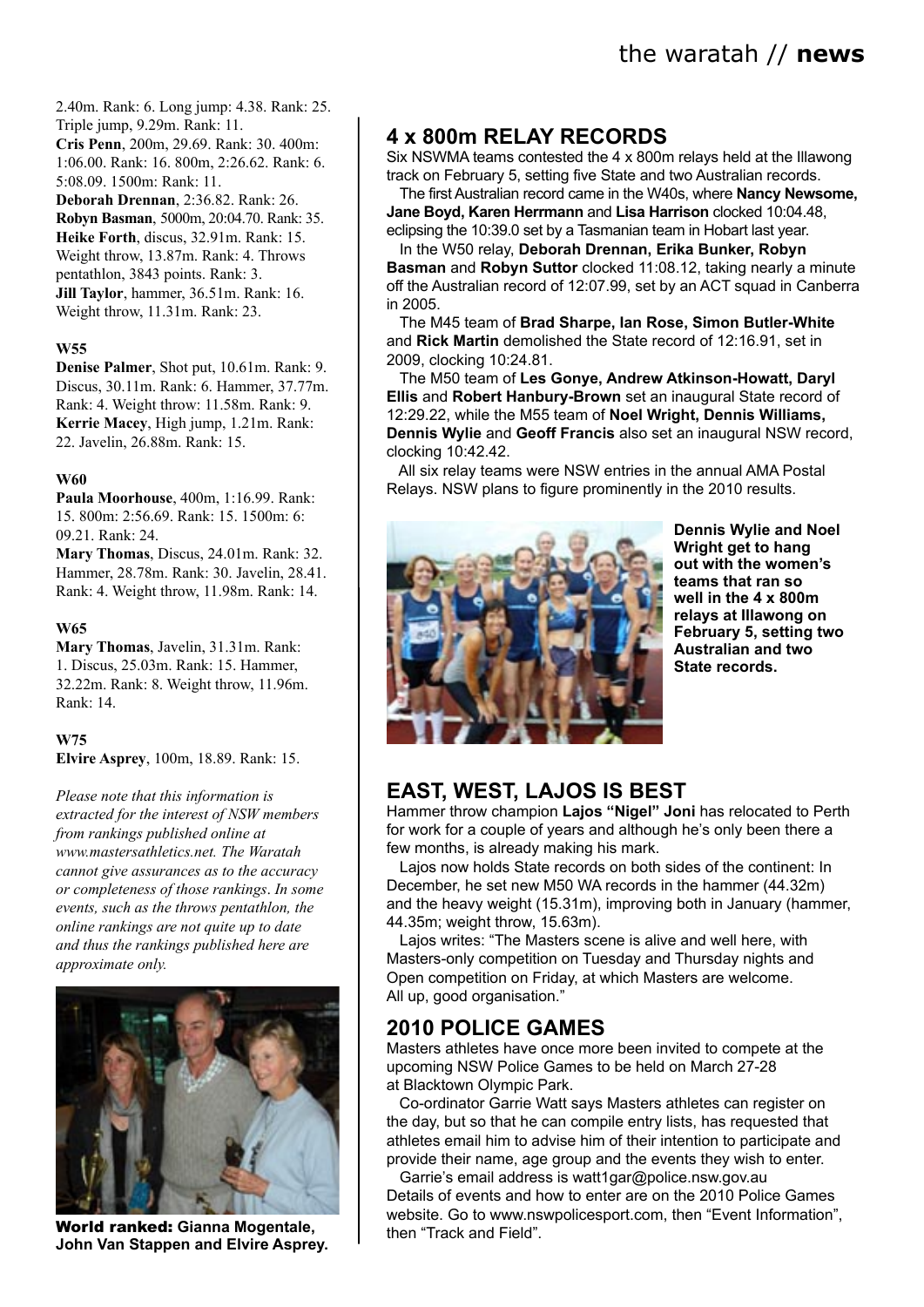# **The Sunday Group**

In the first of a series, **Julie A. Forster** looks at the legends who make up "The Sunday Group" – champion athletes of yesteryear who still train each week in Sydney's Centennial Park.

### **Part #1 : J.D. or "The Doyen"**

On any Sunday, people driving through Sydney's Centennial Park may notice the small group huddled at the base of the pine tree in the cool air of a summer's morning, before the sound of the cicadas shatters the quietude. They blend into the landscape of the joggers and exercise aficionados who frequent the park.

 The seeds of the group were sewn back in 1948 when John Dwyer, affectionately known as J.D. – or, as I like to call him – "The Doyen", burst onto the scene in 1948 at the age of 18 during a carnival at Kings College Parramatta. He had spent his school days trying out for various school teams, without success. A trip to the Melbourne Nationals with Ivan Curotta, brother of renowned sprinter Morris Curotta, earlier in the year cemented his love for track and field. He ran the 200 yards in the morning and came a miserable last. Darcy Brimstone, the then champion of Waverley College, invited him to run the 100 yards later that day. His muscles warmed up from the morning's race, he surprised himself in the 100 yards that day by showing a clean pair of heels to an unsuspecting Brimstone, whom he beat by two yards, in a crisp 10.2 seconds.

 Buoyed by his success, he joined the Randwick Kensington Athletics Club, today known as Randwick Botany Harriers.



**J.D. with his athletics trophies around 1948, when he was about 18. J.D. explained that back in those days, most of his races were held at half-time of big rugby league matches. Most events were handicapped, with people betting on the outcome. On one occasion, when J.D. beat the race favourite over the 880 yards (not his favourite distance at all), the police had to escort him from the field when furious punters started baying for blood.**

 In 1949, J.D. began training at Rushcutters Bay Oval under the watchful eye of Gabor Gero, the Hungarian track coach at the 1948 London Olympics. Gero's European training methods were tough, a mixed blessing for J.D. Here was a man who had escaped the ravages of the Nazi regime, had set up a successful business in Sydney as a furrier but still found time to structure a training regimen for elite athletes. His is a story of survival and loss interwoven with the athletic achievements of this close-knit group**.** Under Gero, J.D. would achieve his best time over the 100 yards of 9.7 seconds.

 In 1949, J.D. triumphed over Brimstone once more in the 200 yards handicap at Waverley Oval, where he had given two yards start. Still out of breath, J.D. was asked how he felt about the run. Before he had a chance to reply, J.D. heard the official announcement that they were honoured to have "the great Hughie Dwyer", J.D.'s champion boxer father, in their midst! Blessed with his father's genes and the fast-twitch muscles of a boxer who was, by all accounts, impossible to corner, could only be to J.D.'s advantage.

 Competing at Interclub at Henson Oval in 1949, his interest turned to the long jump. As he recounts, J.D. couldn't hurdle or pole vault. That day, without any special preparation, he jumped a not negligible 21 feet (6.4 metres).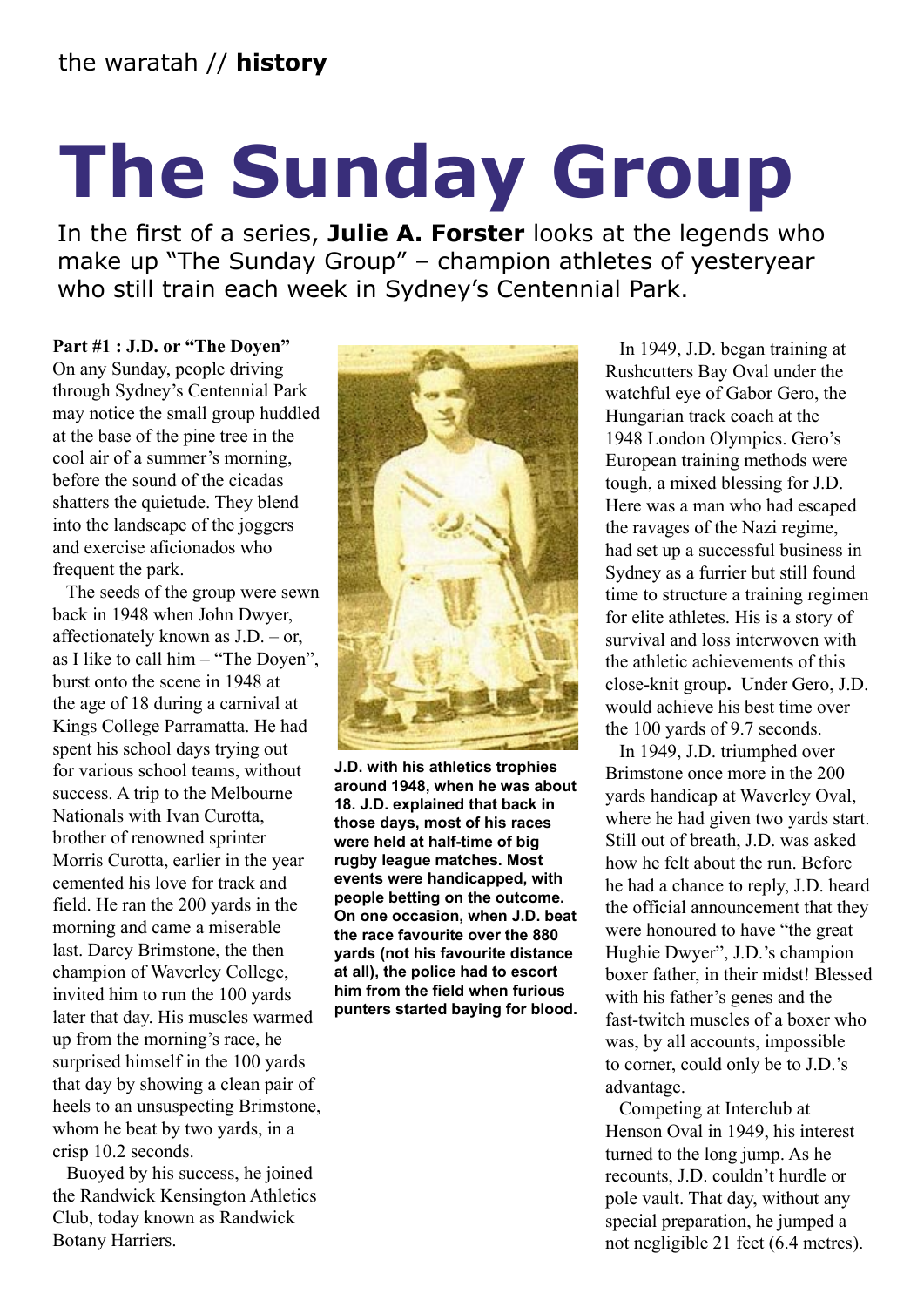There was clearly room for improvement.

 From 1949 until 1956, J.D. continued to train for the long jump under Gero. Many well-known sprinters of the day trained at Rushcutters Oval, with J.D. often paired with runners to bring out the best in them. This meant that he was training for sprinting and long jump concurrently. He recounts how one day Gero introduced him to Gary Bromhead, who was aiming to break the interclub record of 21.10 for the 200 yards. Bromhead had already twice defeated world record holder Hector Hogan of Queensland over the 100 yards (Hogan had run 9.3 secs over the distance in March 1954, equalling the world record).

Four days before the Interclub race, Gero had J.D. race at full speed over 130 yards and Bromhead over 150 yards, twice in quick succession. J.D. recalls leading but Bromhead finishing strongly behind him. Both men were extremely competitive. The intensity of the run caused Bromhead to cough up blood. Despite this, Bromhead ran a flat 21-second 200 yards at interclub that weekend.

Given Gero's unrelenting approach, it's no surprise to hear J.D. lament that Gero "ran the guts out of him". J.D. was overtraining for sprints at a time when he needed to focus more on the long jump. The day of the State Championships in 1953 dawned and J.D. felt great, but having slept in, had no time for a warm-up! He still qualified easily for the final, scheduled for mid-afternoon. He felt on form and asked Gero to whistle if he missed his check mark.

He flew past the spot marking Geoff Gee's jump of 23'1" and

landed. His dad and Ivan Curotta, standing a few metres away, saw the jump and thought it was good. An official pointed to a few disturbed grains of sand in front of the takeoff board and refused to ratify the jump. An appeal to the referee was unsuccessful. At  $24'9^{1/4}$ ; it was 3" more than the then State record and would have been the fourth best jump outside the US at the time. So many years later, it is impossible to know if the call was good or not.

Undeterred, J.D. was still determined to try out for the Olympics. 1953 to 1955 passed in a blur of injuries due to his training regimen and in 1956 he made the decision to change coaches, with the Olympics just around the corner! John Gray coached his son, Ron, a triple jump specialist, and J.D. began training under him. Though J.D. was at the top of his form prior to the State Championships, he was dealt a bitter blow when he was laid low with a virus and he was unable to compete. He would have cleared the qualifying distance of 23 feet 6 inches with ease. The next step would have been the Australian titles and a chance to make the Olympic team…

J.D. returned to Masters athletics in 1984 and his love of the sport continues to inspire many including his old training partner, Harry Stanley, who many people would know as being instrumental in reinvigorating the Botany Gift and organising the Golden Eagles Competition at E.S. Marks field with I<sub>D</sub>.

**The second part of Julie's feature will appear in the next issue of The Waratah. TW**

# **NSW TEAM MANAGER FOR PERTH 2010**

**NSWMA Vice President Valmai Loomes has been appointed NSW Team Manager for the AMA National Championships in Perth from April 2-5, 2010.** 

**Valmai is a distinguished coach and administrator and it is a boon for the team that she has accepted the role of Team Manager.**

 **Valmai will be your first port of call on any problems that occur at the Championships. The organisers of the 2010 Championships have been quite clear that the only person they will deal directly with about protests etc is the Team Manager.** 

 **One of the important duties of the Team Manager is to organise and enter teams in the 12 track relays (4 x 100m, held on the Sunday, and 4 x 400m, held on the Monday) at the Championships. NSWMA is planning to have a strong presence in the relays at these championships and intends to have its relay teams finalised before athletes leave for Perth.** 

 **If you would like to register your interest in being part of a NSW relay team in Perth, please email the following details to**  registrar@nswmasters athletics.org.au**: 1. Your age at the date of the championships 2. Your recent best time for the 100m and/or 400m 3. The relay events (4 x 100m and/or 4 x 400m) in which you'd like to compete 4. Your email address and** 

**phone number.**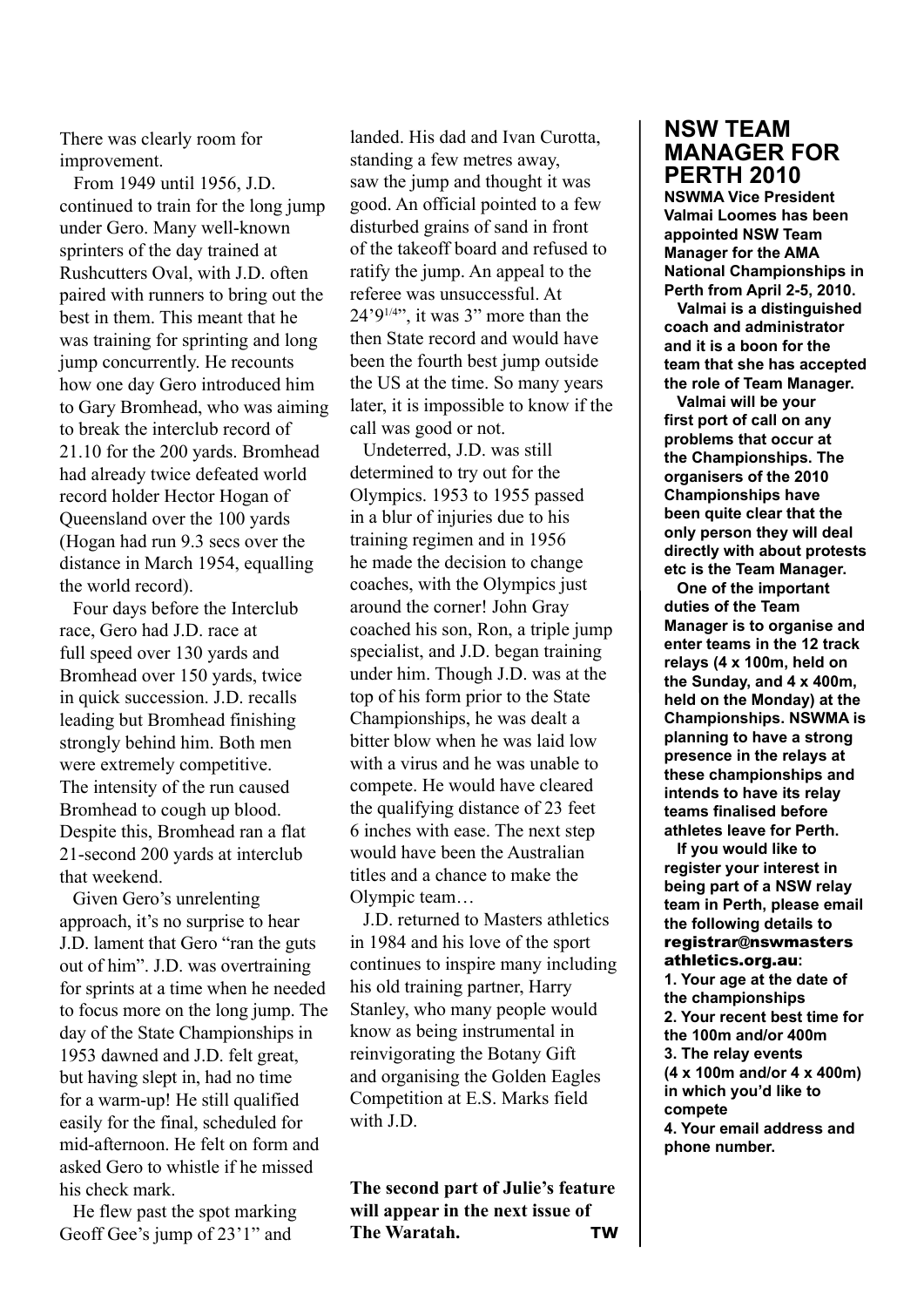# **My World Masters**

An article in the November 2009 issue of The Waratah prompted **Garry Womsley** to share his experiences, as an athlete and official, at the World Masters Games in Sydney last October.

**I WAS REALLY** looking forward to competing at the World Masters Games to test myself against the rest of the world. However, after a wretched time with injuries in 2009, which included a torn calf and a torn hamstring, I was happy to participate in a couple of events and have fun. It was also another opportunity to officiate.

I was limited in what I could do, as I was unable to get much leave from work. I entered the steeplechase and the 8km crosscountry. I also put my name down to officiate on the first day, as well as the following Saturday and Sunday. It's great putting something back into the sport. I enjoy officiating as much as competing.

Eight days before the Games, my wife Cheri and I went to Homebush to collect our accreditation and officiating uniforms. The lady who organised my accreditation for officials' uniforms saw that I was competing as well and organised my athlete accreditation at the same time, which saved a lot of time lining up at the Accreditation Centre. After our photos, we got fitted out in our uniforms and we were on our way with our shorts, trousers, shirts and jackets that we would wear at the Games.

There was an article written in the November 2008 Waratah about the Technical Information Centre (TIC). I certainly sympathise with what they had to deal with. From my observations, a lot of

the problems that athletes had on arrival at the TIC could have been prevented had things been handled differently prior to them arriving there. The Accreditation Centre should have been available many days earlier than it was. This would have got the local athletes and early arrivals from overseas organised before the rush. Bib numbers and timing chips should have been handed out at the athletics stand at the Accreditation Centre as well. This would have taken a lot of pressure off the TIC, who would have then been responsible for athletes signing in for the next day's events only. The queue the day before the event would have been shorter and moved faster.

Also, as mentioned, the athlete handbook was inadequate. When I collected mine, I was told that everything I needed to know was in the handbook, yet there were no start lists and the timetable was not accurate. This is why the TIC got a lot more questions than they would normally have got.

### **FIRST DAY**

Day 1 was an early start. We had to be there at 5.30am in preparation for officiating at the 10km road race, which took in the streets of Homebush and finished at SOPAC. As I had to compete in my event straight after the 10km race, I was given a position close to the stadium entrance. I enjoyed encouraging the athletes as they

entered the stadium for their final 400m. It was great to see so many smiling faces. It was soon time for my race at the warm-up track. There were 16 in my race and I was happy to finish 8th. The standard was high, with the first five athletes running faster than my PB.

On the Tuesday, I competed in the 8km cross-country at Parramatta Park. Although it was hot and windy. I really enjoyed the race and the course. There were 60 in my age group and I was happy to finish 15th. With my running commitments over, I could now concentrate on officiating.

I'm amazed that I get asked so many questions when I wear an official's uniform. You really have to be a walking encyclopedia but it's all part of customer service. The athletes are my customers and I'm there to assist them in any way I can so that hopefully they can perform at their best.

Saturday saw me officiating at both the discus and javelin. I hadn't officiated at throws before and it was a learning curve for me but I enjoyed it.

The final day was again an early start for the half marathon. I was positioned about 3km from the start and I was again amazed by the happy faces. In the afternoon, we were asked to officiate in the stadium for the hurdles and the relays. It was a great finale to a great event. I really enjoyed being a part of it. **TW**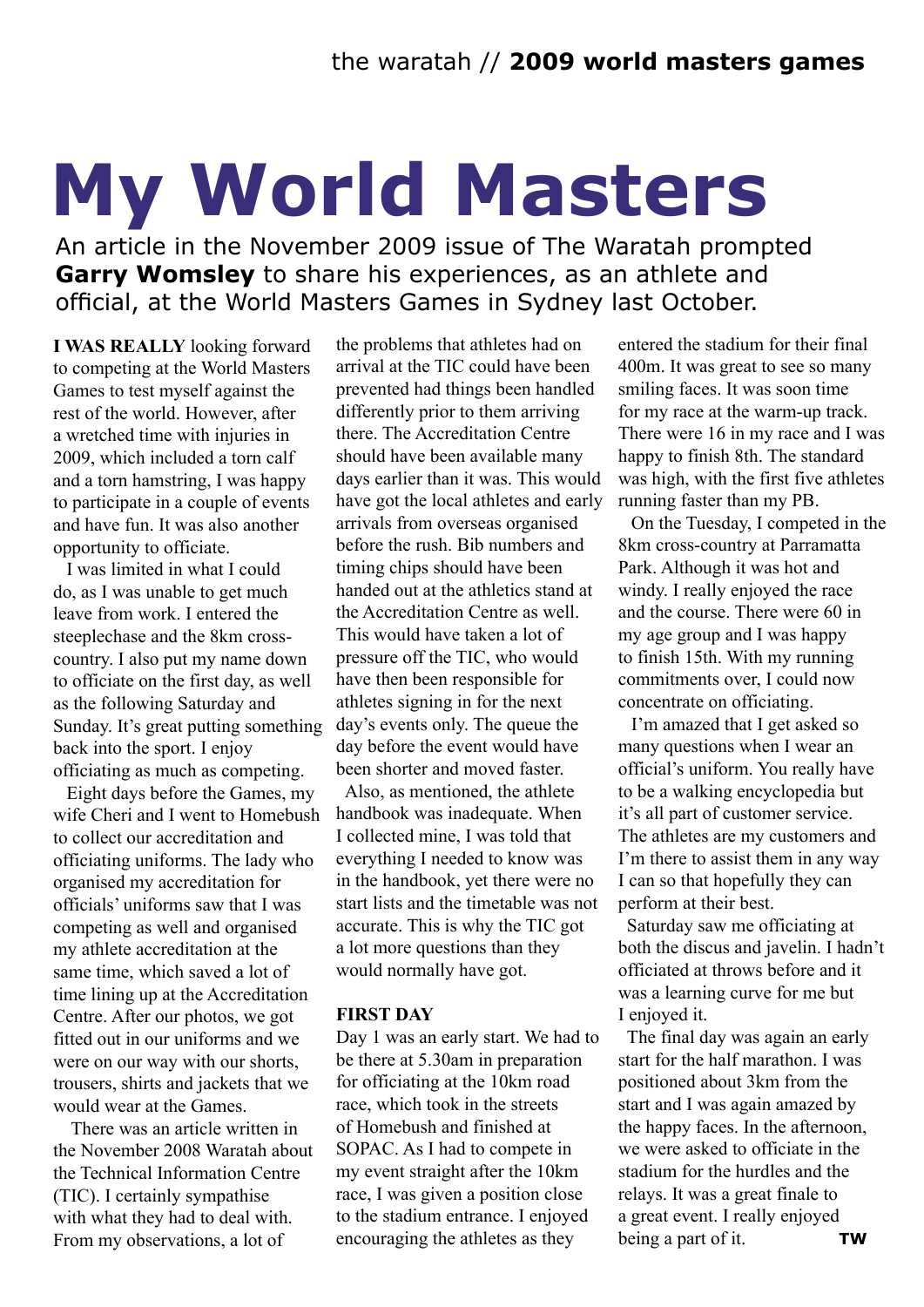

**Jane Boyd, Cris Penn, Robyn Basman** and **Erika Bunker** celebrate setting a new Australian record of 22:00.95 in the W45 4 x 1500m relay at the ANSW Skins meet in December. The race was originally part of the State Relays in November, but was cancelled because of the 40C+ temperatures.



People get steeplechase ace **Garry Womsley** and multi-eventer **Simon Butler-White** mixed up so often, the two have asked The Waratah to help clear up any confusion. So, to aid future identification, Simon is on the left and Garry on the right.





**Ron Simcock** (M70) has kindly shared these photographs. He writes: "One was taken in 1953, when I was still at school. I was 18 and threw 56 metres. The other was taken in 2003 when I was a little older. Best distance was 38 metres. You can decide which is which!"

# the waratah // **news**

# **NSW RECORDS**

**NSW records set since last update of NSW records on December 10, 2009.**

#### **W40**

**4 x 800m relay:** 10.04.48 [Nancy Newsome, Jane Boyd, Karen Herrmann, Lisa Harrison], Illawong, Feb 5 *Australian record* **W45**

**4 x 1500m relay:** 22:00.95 [Cris Penn, Jane Boyd, Erika Bunker, Robyn Basman] Bankstown, December 19 *Australian record* **Discus:** Pam Mountfield, 35.27m, Campbelltown, February 14 **W50**

**3000m:** Karen Petley, 12:22.23, Wollongong, January 16 **4 x 800m relay:** 11:08.12 [Deborah Drennan, Erika Bunker, Robyn Basman, Robyn Suttor], Illawong, February 5 *Australian record* **W65**

**400m:** Lesley Eller, 1:25.70, Chatswood, January 9 **W75**

**200m:** Elvire Asprey, 44.12, Wollongong, January 16 **800m:** Elvire Asprey, 4:34.75, Wollongong, January 16 **M45**

**4 x 800m relay:** 10:24.81 [Rick Martin, Simon Butler-White, Ian Rose, Brad Sharpe], Illawong, February 5

**M50**

**5000m:** Keith Bateman, 15.52.10, SOPAC, January 28.

**4 x 800m relay:** 12:29.22 [Les Gonye, Andrew Atkinson-Howatt, Daryl Ellis, Robert Hanbury-Brown], Illawong, February 5 **M55**

**3000m:** Ron Schwebel, 10:23.90, Blacktown, January 13 **3000m:** Dennis Wylie, 10:21.63, SOPAC, January 23 **4 x 800m relay:** 10:42.42 [Noel Wright, Dennis Williams, Geoff Francis, Dennis Wylie] , Illawong, February 5 **M85**

**Long jump:** Max McKay, 2.40m, Wollongong, January 16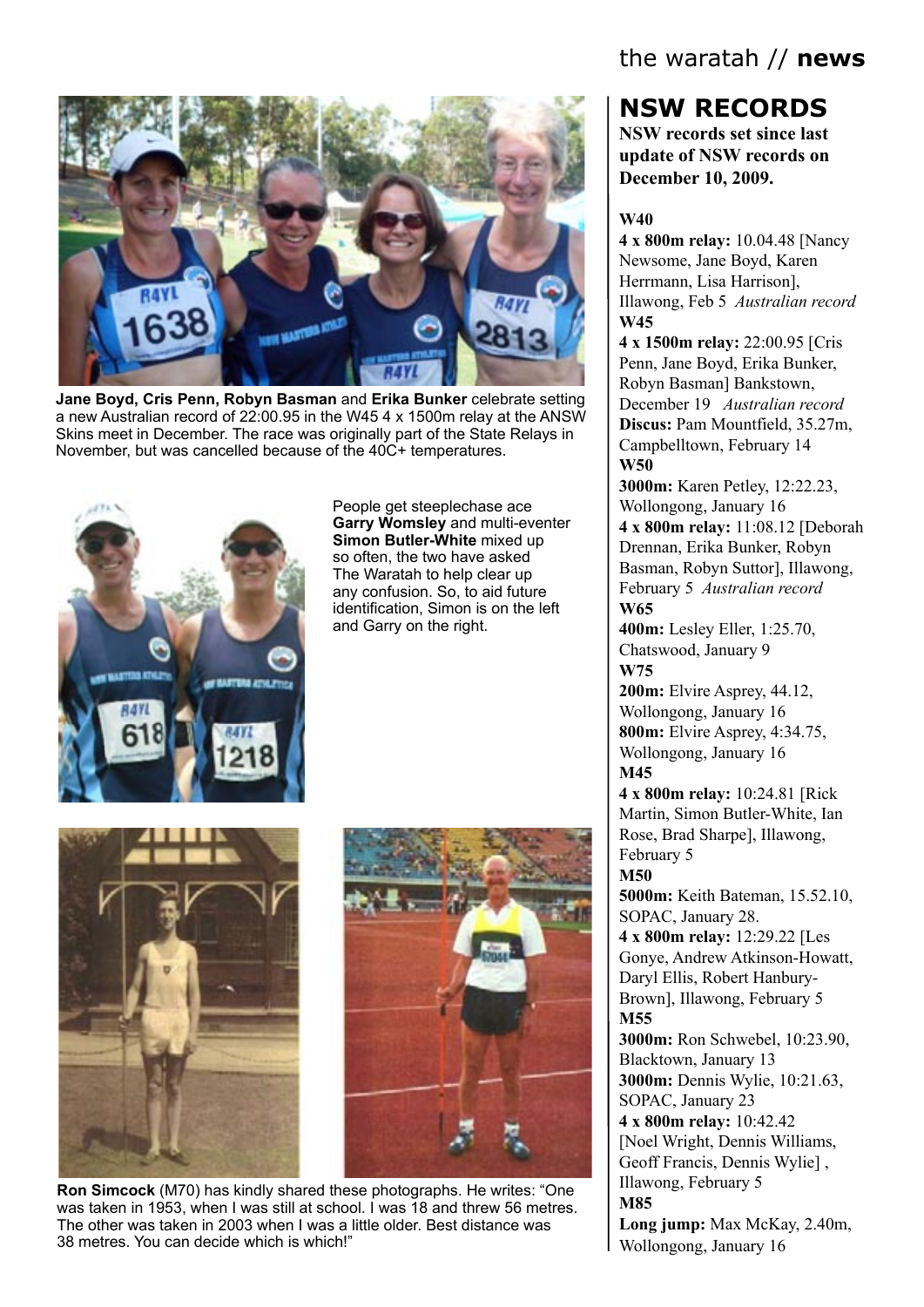# **Great States**

The 2009 ANSW State Relays last November brought NSWMA athletes 13 medals and a swag of new records.

### **ALTHOUGH ATHLETICS IS**

very much an individual sport, the annual State Relays are an opportunity for all competitors to enjoy the camaraderie that comes with being part of a team event.

The original relays were called the 'Relay Premiership of NSW', where winning the club point score was the major prize. The first men's premiership was held in March 1930 and the women's premiership in November of the same year. Points were awarded for first to fourth. There were 15 events for men and nine for women. On the track, there were the usual running events ranging from 4 x 110 yards to 4 x 1 mile. Most field events were catered for, but there were some unusual events, such as 4 x 120 yards hurdles, 4 x 90 yards hurdles and 2 x 880 yards walk.

NSWMA have competed regularly at the State Relays and in the 2009 event, at the Blacktown track on November 21-22, a small but hard-working team of NSWMA athletes toiled relentlessly in 40C+ heat, setting one Australian record, seven NSW records and winning three gold medals, four silver and six bronzes.

The heat was such a factor that on the Sunday, ANSW called a summit of the team managers to say that their temperature gauge had reached 44C and that, for the safety of athletes and officials, they were cancelling the 4 x 1500m relays and reducing the throws

events to two attempts each.

Relay co-ordinators Cris Penn (women's track), Simon Butler-White (men's track) and Andrew Atkinson-Howatt and Tony Baker (field) would like to thank the NSWMA team for their great effort – particularly for the flexible and good-natured manner in which members competed in the heat.

### **AUSTRALIAN RECORD W45 4 x 800m:** 10:33.70 [Cris Penn, Sue Gore, Erika Bunker, Jane Boyd]. **NSW RECORDS W45 4 x 100m:** 56.28 [Lynda Douglass, Sue Gore, Cris Penn, Julie Forster] **W45 4 x 400m:** 4:26.13 [Sue Gore, Jane Boyd, Julie Forster, Cris Penn] **W45 4 x 800m:** 10:33.70 [Cris Penn, Sue Gore, Erika Bunker, Jane Boyd] **M35 4 x 400m:** 4:42.06 [Simon Butler-White, Garry Womsley, EJ Davie, Ernie Leseberg] **M45 4 x 100m:** 53.54 [Garry Womsley, Kelvyn Steggles, Graeme Mell, Darryl Ellis] **M45 4 x 400m:** 4:16.82 [Garry Womsley, Kelvyn Steggles, Graeme Mell, Darren Hughes]

**M45 4 x 800m:** 12:16.91 [Andrew Atkinson-Howatt, Simon Butler-White, Garry Womsley, Kelvyn Steggles<sup>1</sup>

**ANSW RECORD 4 x 100m 200+:** 57.06 [Lynda Douglass, Sue Gore, Paula Moorhouse, Julie Forster] **TW**

**Jane Boyd** in 4 x 400m action.



**Cris Penn** in rare javelin form.



**Lynda Douglass** in the 4 x 400m.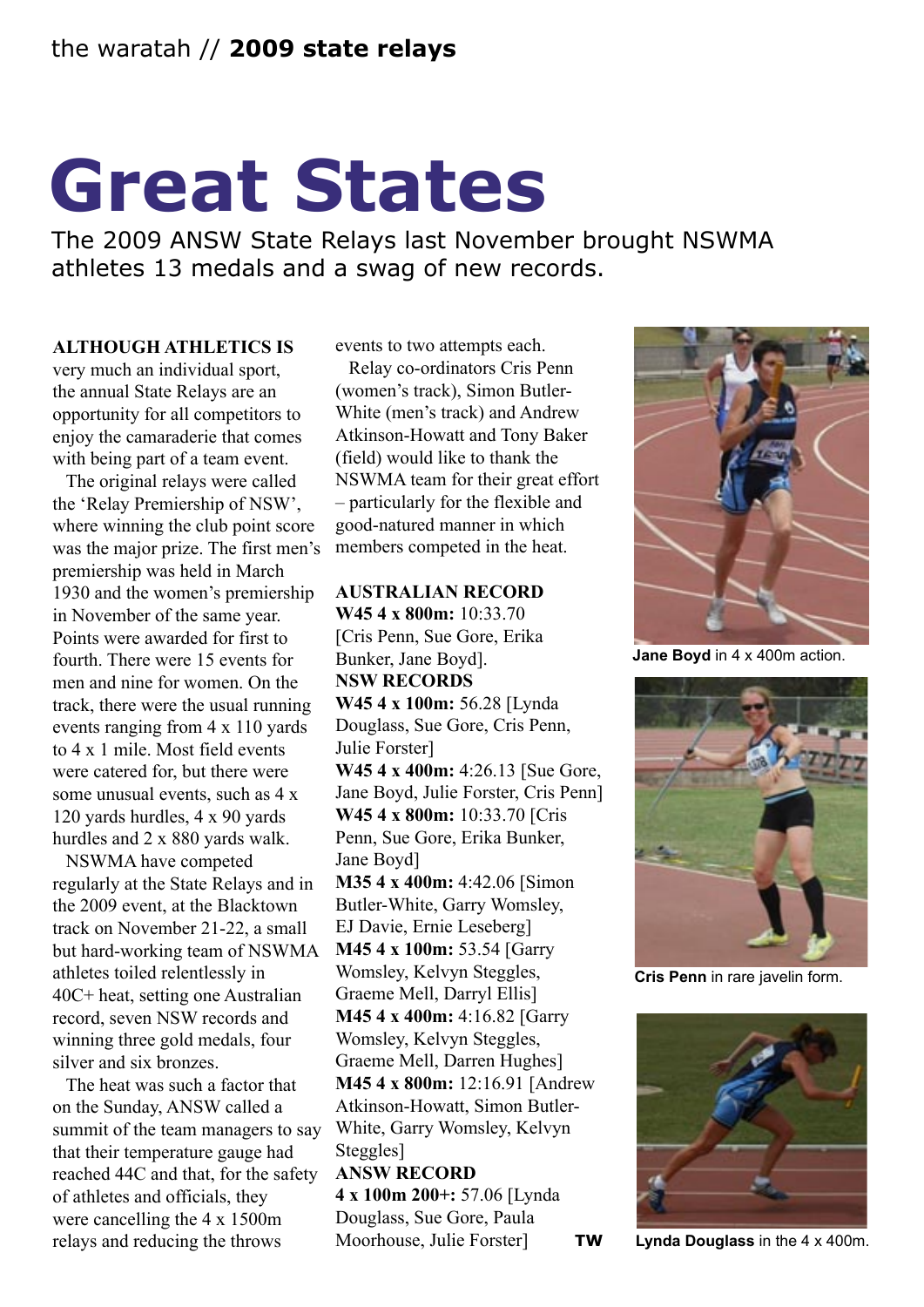

**Julie Forster, Lynda Douglass, Sue Gore** and **Cris Penn** set a W45 NSW record of 56.28 in the 4 x 100m.



**Daryl Ellis, Ernie Leseberg, Bruce Green** and **Morris David** won bronze in the 4 x 100m.



**Bruce Green** got his 4 x 100m team off to a flyer.



**Ernie Leseberg** hands off to **EJ Davie**.



**Lynda Douglass** gets the baton to teammate **Sue Gore** in the 4 x 400m.



**Graeme Mell, Kelvyn Steggles, Garry Womsley** and **Daryl Ellis** broke the M45 NSW 4 x 100m record with a time of 53.54.